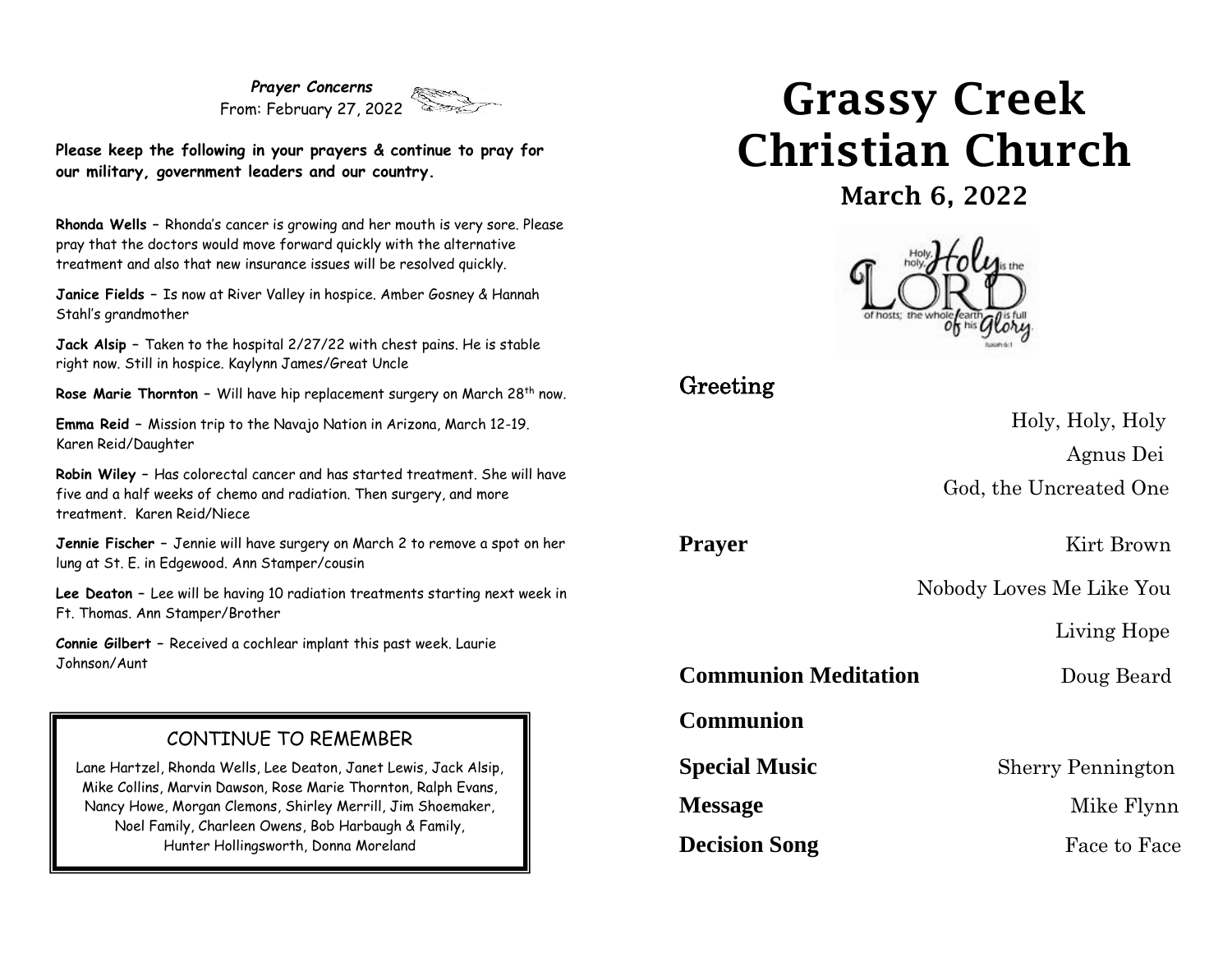### March Serving Schedule

#### Communion Meditation

3/6 – Doug Beard 3/13 – Rod Longworth 3/20 – Tony James 3/27 – Trevor Brown

Elder Baptism Service – Carl Wetterhan Worship Leader – Carl Wetterhan Praise Team – Sherry Pennington, Kenna Knight, Matthew Kirsch Instruments – Sound Board – Cody Kirsch Video/Computer – Aaron Kirsch Decorating the Sanctuary – Amy Andrews & Lori Rose Wee Worship – Moriah Conrad & Alaynah Beard Welcome Team – Andy & Roxanne Magee



Derrick Dickinson will be with us on March  $13^{\text{\tiny th}}$  to speak during Sunday School & preach in Morning Worship

**. . . . . . . . .**

# Special Music Schedule



 3/6 - Sherry Pennington 3/13 – Kenna Knight 3/20 – Tony & Taylor James 3/27 – Cody Kirsch 4/3 - Patti Flynn 4/10 – Melanie Hartzel 4/17 – Shelley McCarty 4/24 – Evan & Bethany Hartzel

*Offering*

2/27– Attendance – 170 2/27– Offering - \$10,539.82 Amount needed each week - \$6,298.08



Doug Beard's Grandfather is going to be 100 years old on his birthday and we are collecting cards to send to him. TODAY is the last day so if you don't have a card, just stop by the Welcome Center. We have plenty of extras!!

THANKS!!